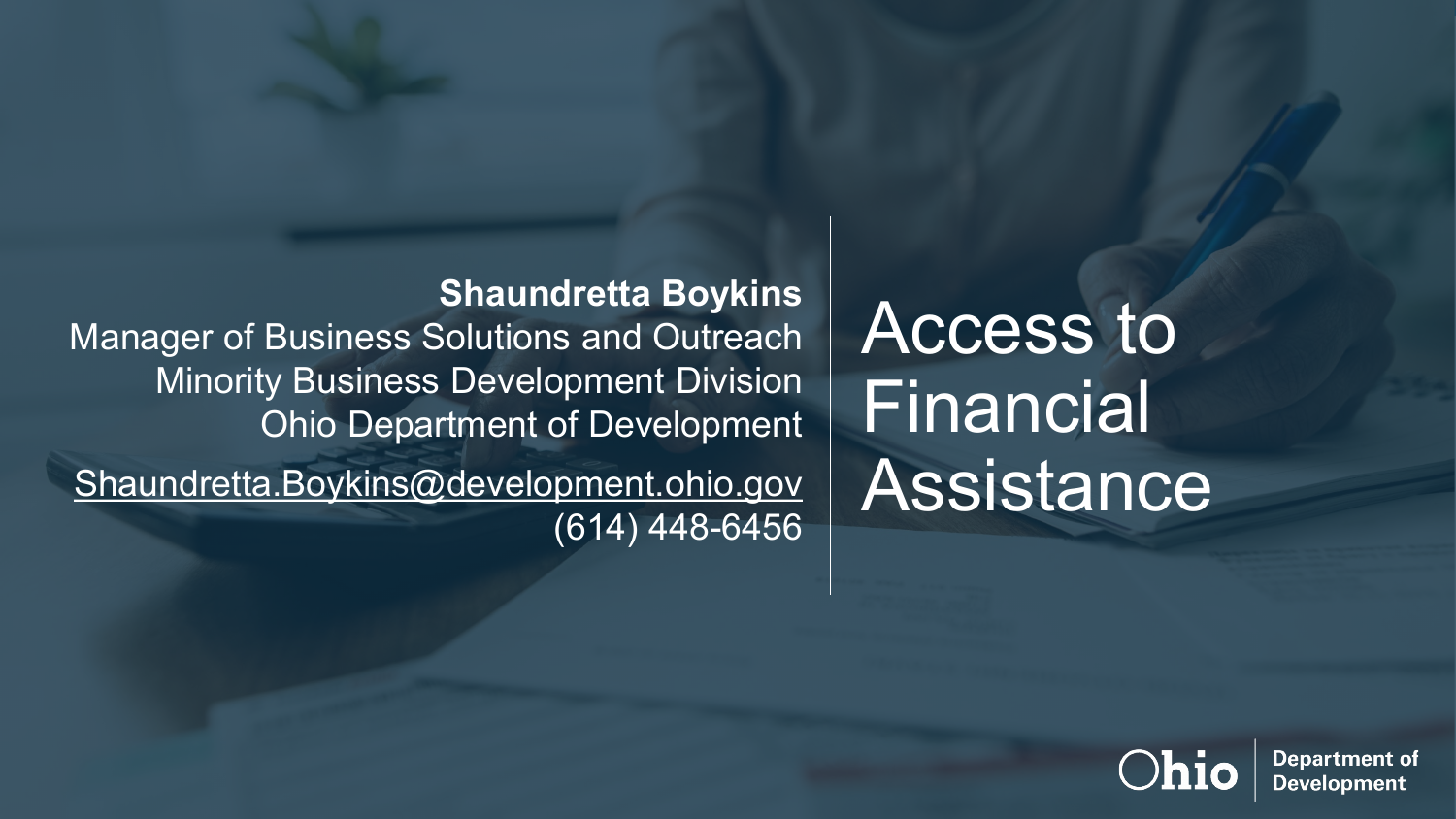### Access to Financial Assistance

A frequent obstacle to minority and small business expansion and growth is the lack of capital. The Minority Business Development Division administers loan and bond programs that promote the growth and establishment of minority and small enterprises in Ohio.

- **Minority Business Bonding Program**  provides surety bonds up to \$1 million to approved state-certified minority businesses.
- **Minority Direct Loan Program**  provides funding up to \$1.5 million for eligible projects such as land, building, machinery, or equipment purchases at rates as low as 3% interest for the state's portion of the loan.
- **Collateral Enhancement Program**  provides lending institutions with cash collateral deposits to use as additional collateral support for loans made to eligible small businesses.
- **Ohio Capital Access Program**  can provide funding up to \$350,000 for land, building, machinery or equipment, or it can also fund working capital needs, such as inventory or payroll, up to \$250,000.

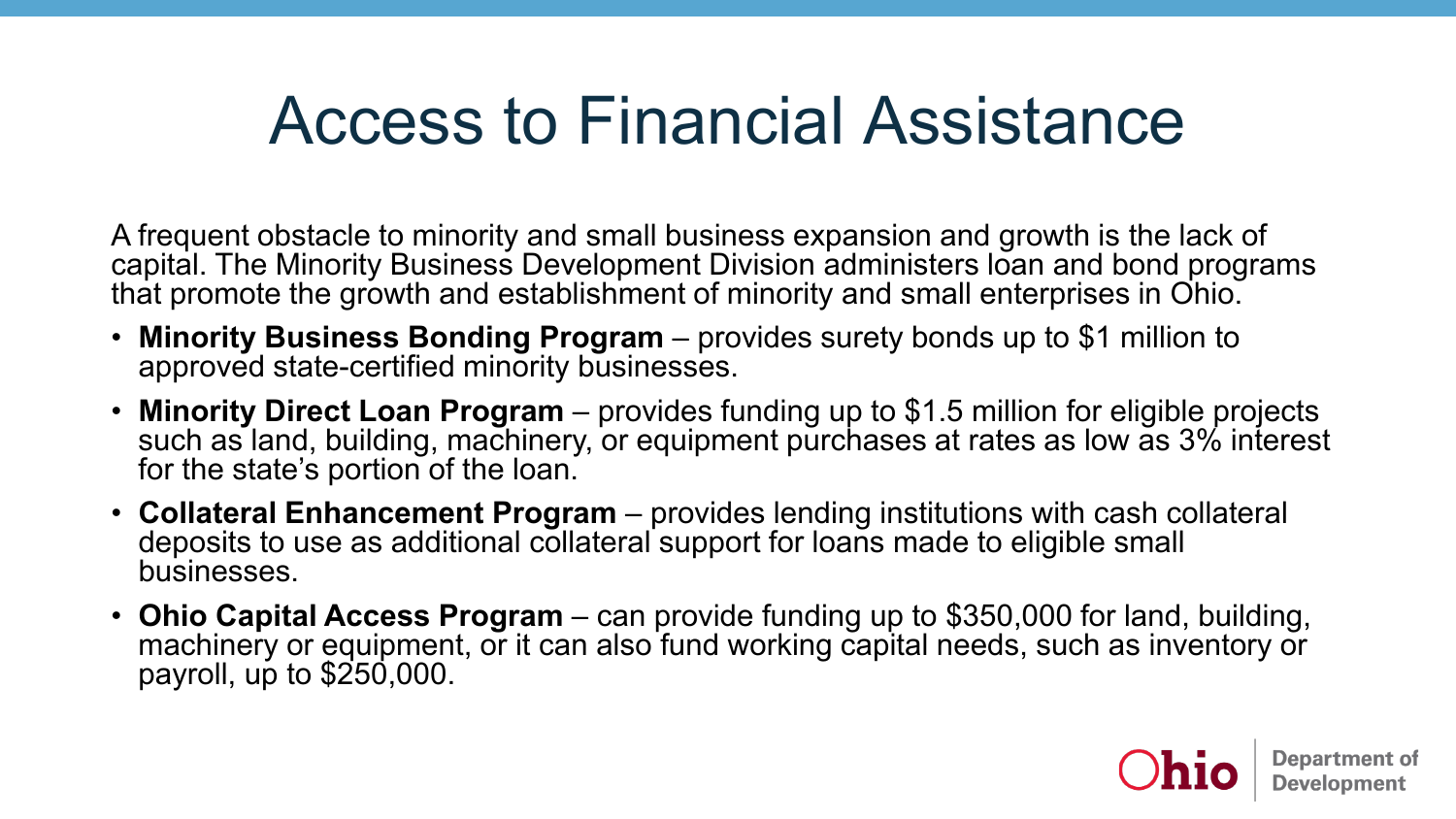### Access to Financial Assistance

The Ohio Department of Development through the Minority Business Development Division, launched two new loan programs at the end of September 2021, to help minority- and women-owned businesses obtain needed capital. Specifically for businesses who often have difficulty getting loans from traditional banks.

**Ohio Micro-Enterprise Loan Program –** Helps stimulate the growth of new and existing MBE and WBE businesses with micro-loans at 0% interest. The minimum loan is \$10,000 up to a maximum of \$45,000.

**Women's Business Enterprise Loan Program –** Provides loans to womenowned businesses at or below market rate, currently up to 3%. The minimum loan is \$45,000 up to a maximum of \$500,000.

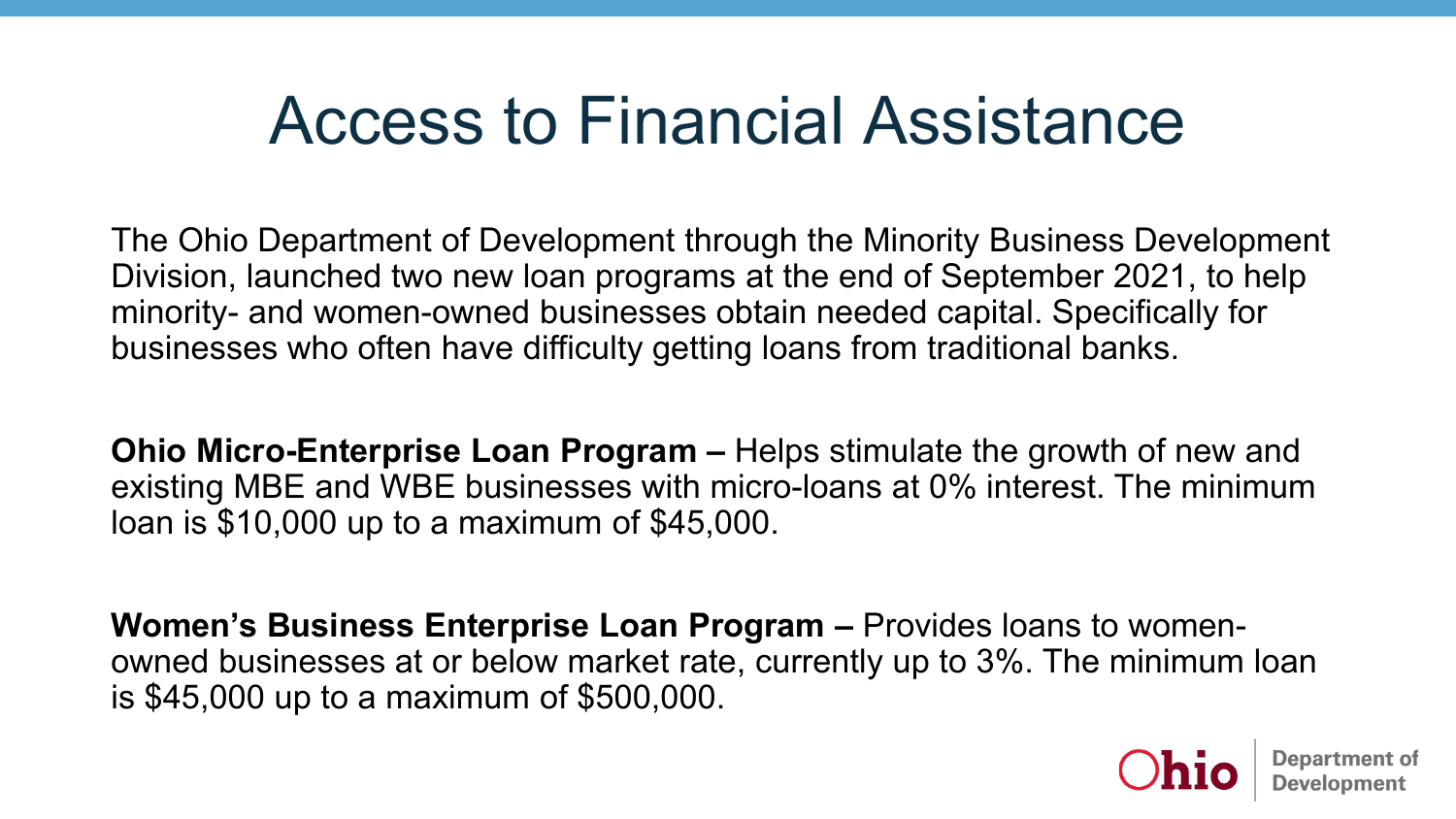# Minority Business Bonding Program

The Minority Business Bonding Program provides bid/guaranty and performance bonds to certified minority businesses (MBEs) to help increase contracting opportunities with private, local, state, and federal entities.

- Bonds are administered under a bonding line.
- The maximum bonding line is \$1 million.
- Bonding lines expire after 12 months and can be renewed.
- There is 2% premium for each bond requested under the approved line.
- There is no application fee.
- There is no job retention/creation ratio.
- A working capital line of credit is required for at least 20% of the requested amount.
- Bonding lines are recommended for approval on the fourth Tuesday of every month by

the Minority Development Financing Advisory Board. State Controlling Board approval is required.

• The typical turnaround time is 45-60 days from application to final approval.

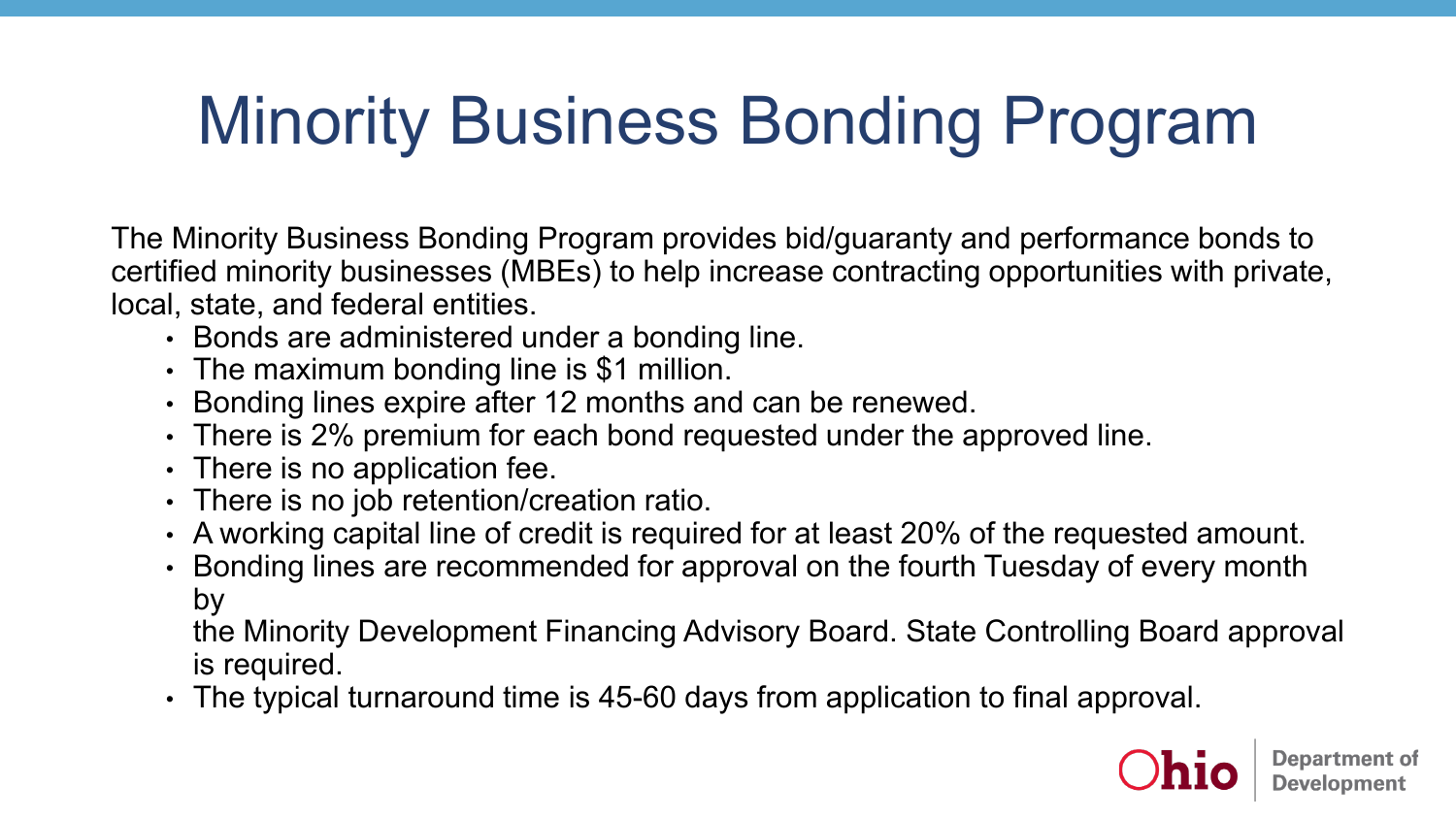# Minority Business Direct Loan Program

The Minority Business Direct Loan assists certified minority businesses (MBEs) with the financing for land, buildings, renovations, machinery, and equipment.

- The Direct Loan can finance up to 75% of eligible project costs.
- A minimum equity injection of 10% is required by the borrower. A private lender might be required.
- The minimum loan amount is \$45,000. The maximum loan amount is \$1.5 million. The typical rate is fixed at 3%.
- The term of the Direct Loan cannot exceed 10 years for equipment and 15 years for real estate.
- Shared first or second mortgage positions.
- The Direct Loan has job creation/retention ratio of \$35,000 per job created or retained.
- There is a \$300 application fee and a 1.5% commitment fee upon state Controlling Board approval.
- Direct Loans are recommended for approval on the fourth Tuesday of every month by the Minority Development Financing Advisory Board. State Controlling Board approval is required prior to project commencement.

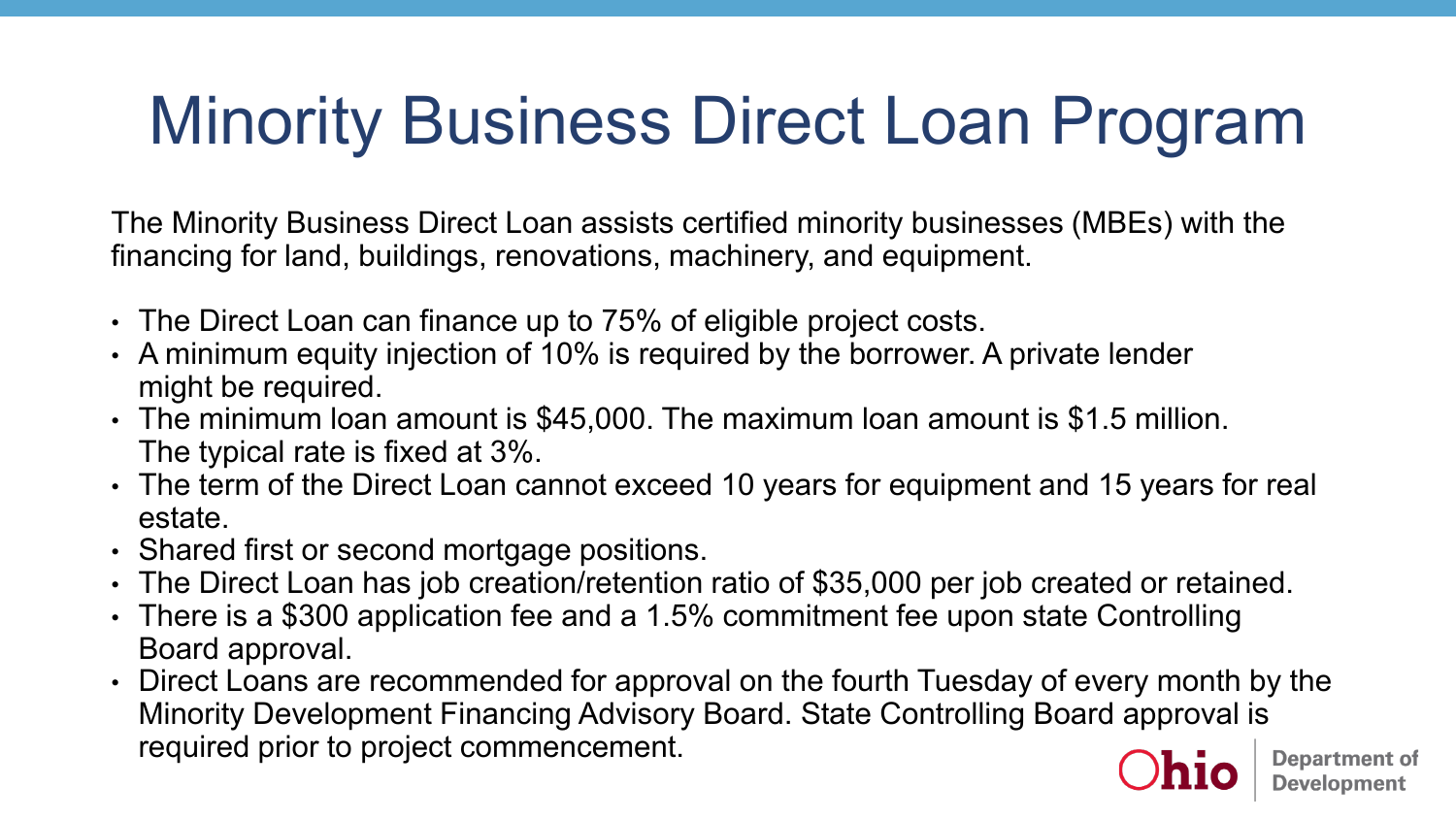

### Collateral Enhancement Program (CEP)

- CEP supplies pledged money market accounts to lending institutions to cover collateral shortfalls of individual small business loans.
- Money market accounts reduce proportionately with the principal reduction of the small business loans on an annual basis.
- Used to offset losses a lender incurs if loans default and liquidation.

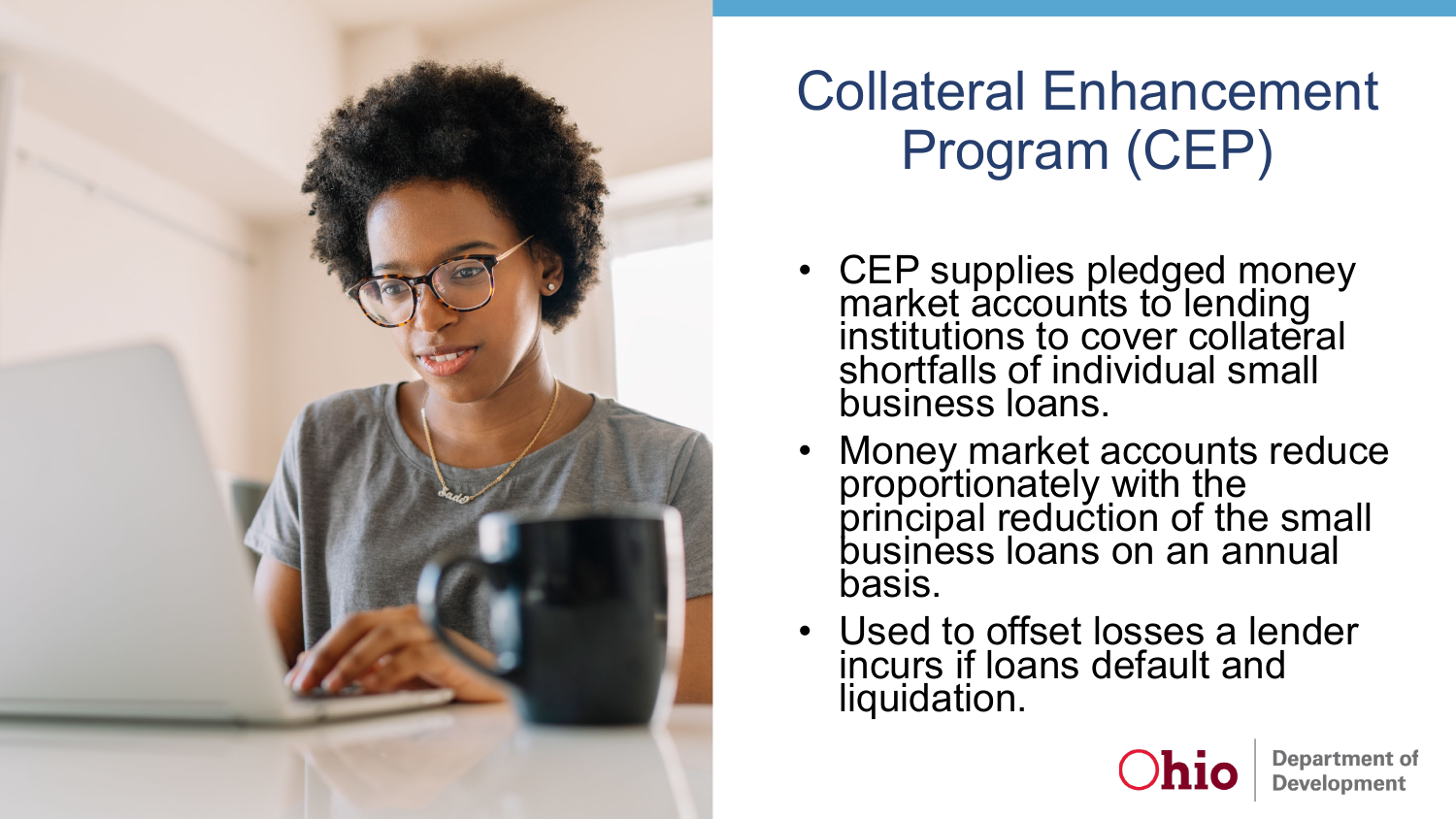## CEP Program Mechanics Loan Terms and Conditions

#### **CEP length**

- Maximum length of the CEP deposit or allocation is five years.
- One CEP deposit/allocation per borrower within a 12-month period.

#### **Loan length**

- Maximum term for a real estate loan is 15 years.
- Maximum term for equipment loans is seven years.
- Maximum term for short-term working capital LOC is one year and can be renewed for no more than two additional years. Can apply again for one year and two renewals.

#### **Interest rate**

• Determined by lender.

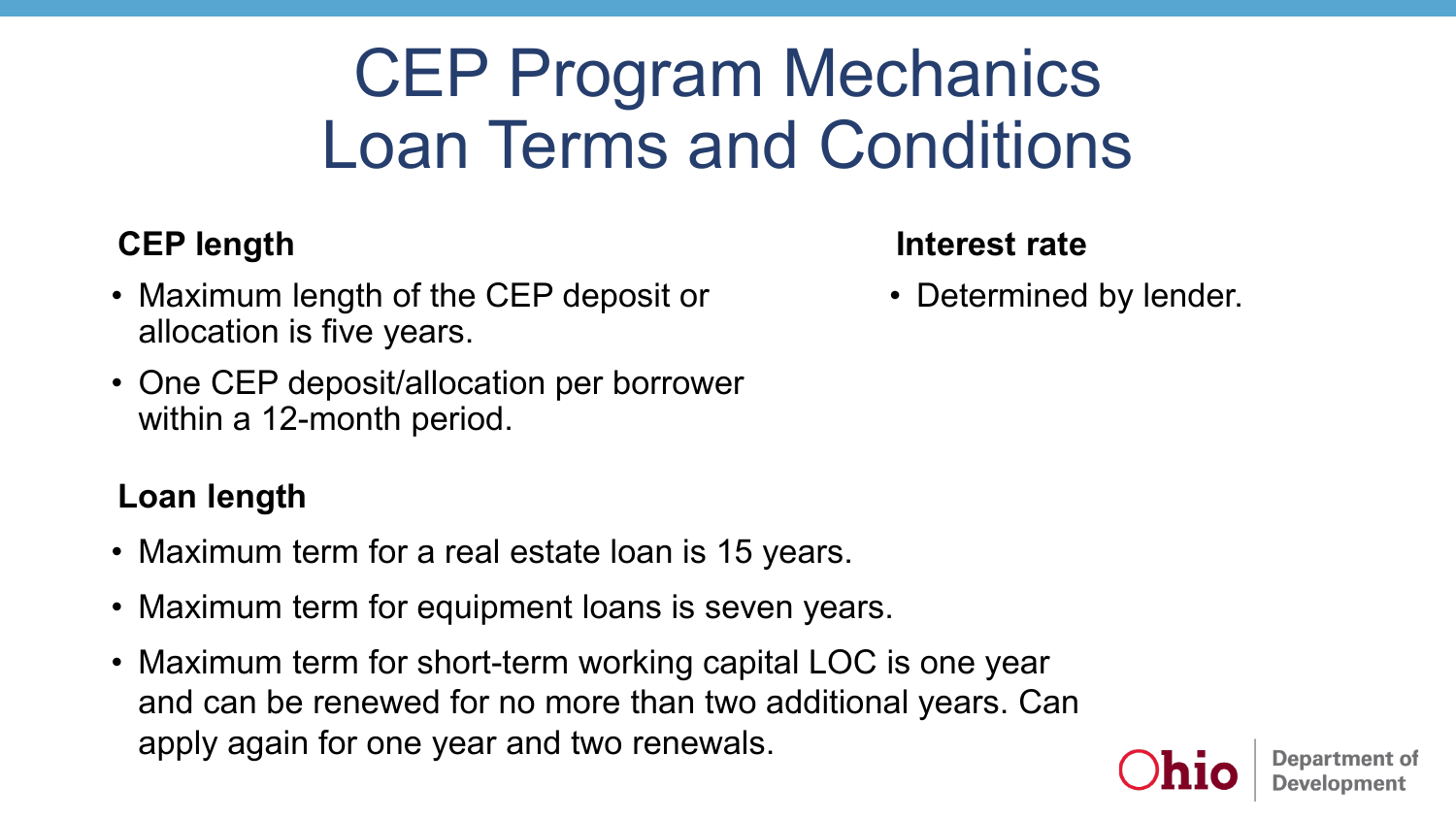## Ohio Capital Access Program (OCAP)

- Loan portfolio insurance program for lenders.
- Assists small businesses (for-profit and nonprofit) to obtain credit for growth.
- Since 2002, OCAP has enrolled more than 1,080 loans.
- Borrower contributes 1.5% to 3% of a loan into a reserve fund, held by the lender; lender matches borrower's contribution.
- OCAP also sends a state contribution to the reserve fund.
	- $\circ$  State contribution is 10% of the loan amount (80% if an MBE).
- OCAP reserve fund is available to cover losses on any loan in the lender's OCAP portfolio.

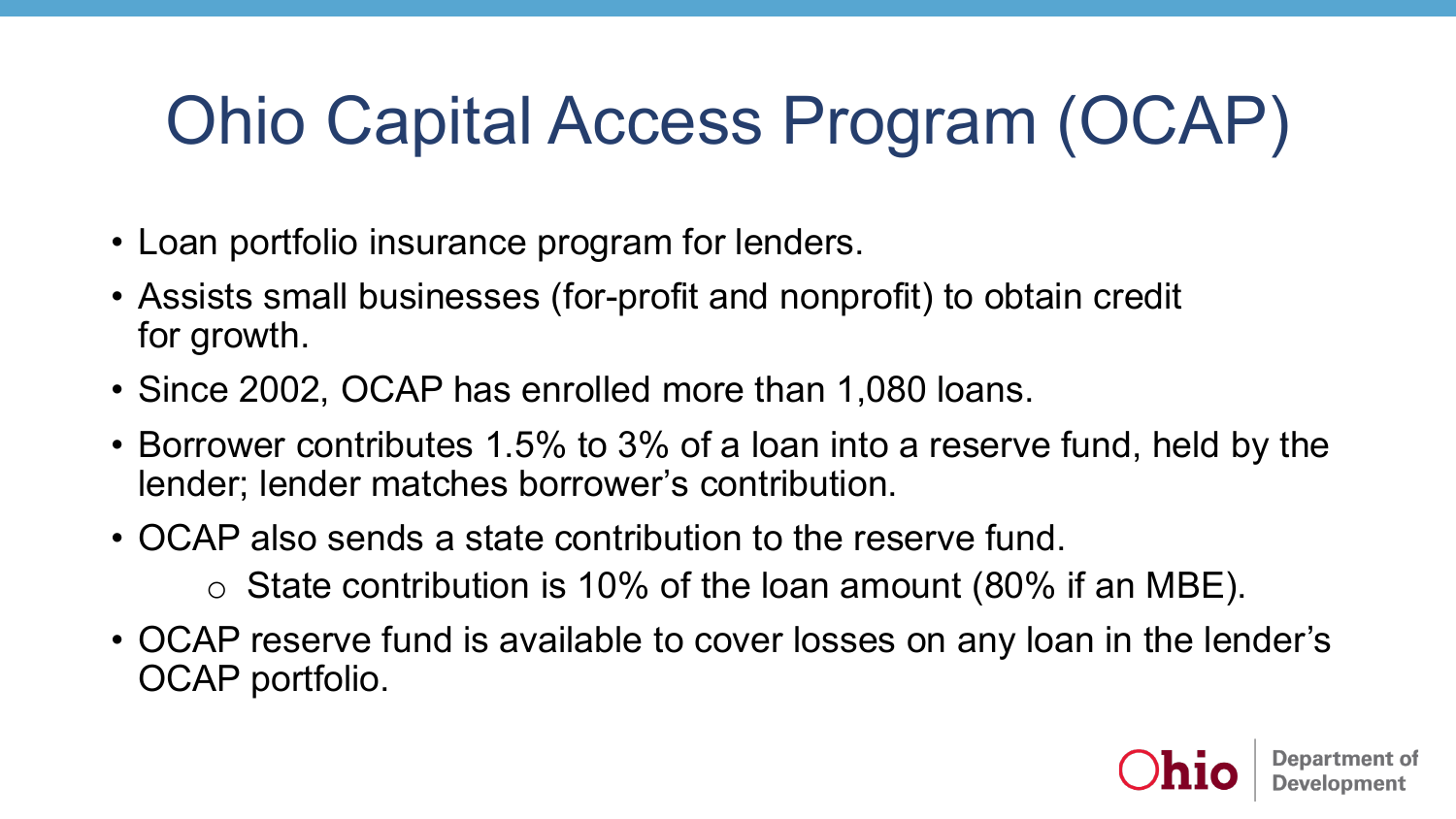# Ohio Capital Access Program (OCAP)

#### **Criteria**

- Lines of credit, fixed-asset financing, and refinancing.
- \$350,000 maximum for fixed-asset financing.
- \$250,000 maximum for working capital.
- Maximum term for a real estate loan is 15 years.
- Maximum term for equipment loans is seven years.
- Maximum term for short-term working capital loan is one year.
- Interest rate is determined by lender.
- Borrower Requirements:
	- o Must create or retain jobs as a result of the OCAP loan.
	- o Pay lender's normal application and closing costs.
	- o Must be an Ohio business with less than \$10 million in gross revenue and fewer than 250 employees.
	- o For-profit and nonprofit businesses.

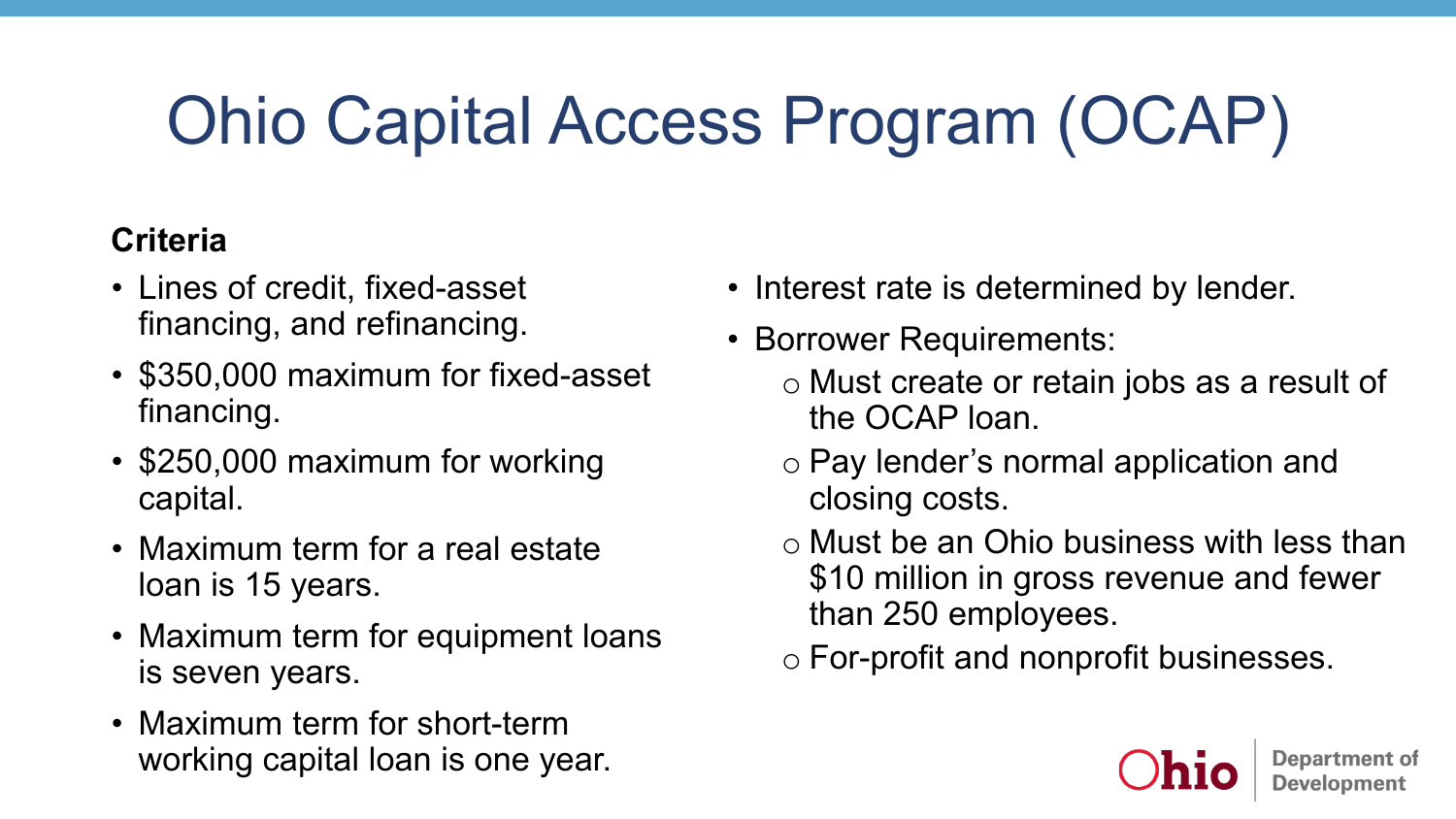# Ohio Capital Access Program (OCAP)

#### **Participating lenders**

- Century National Bank
- Fairfield National Bank
- Farmers & Merchant Bank
- Farmers & Merchant State Bank
- First Knox National Bank
- First National Bank of Pandora
- Heartland Bank
- Park National Bank
- Peoples Bank
- Richland Bank
- Security National Bank
- Unified Bank
- United Bank
- Unity Bank

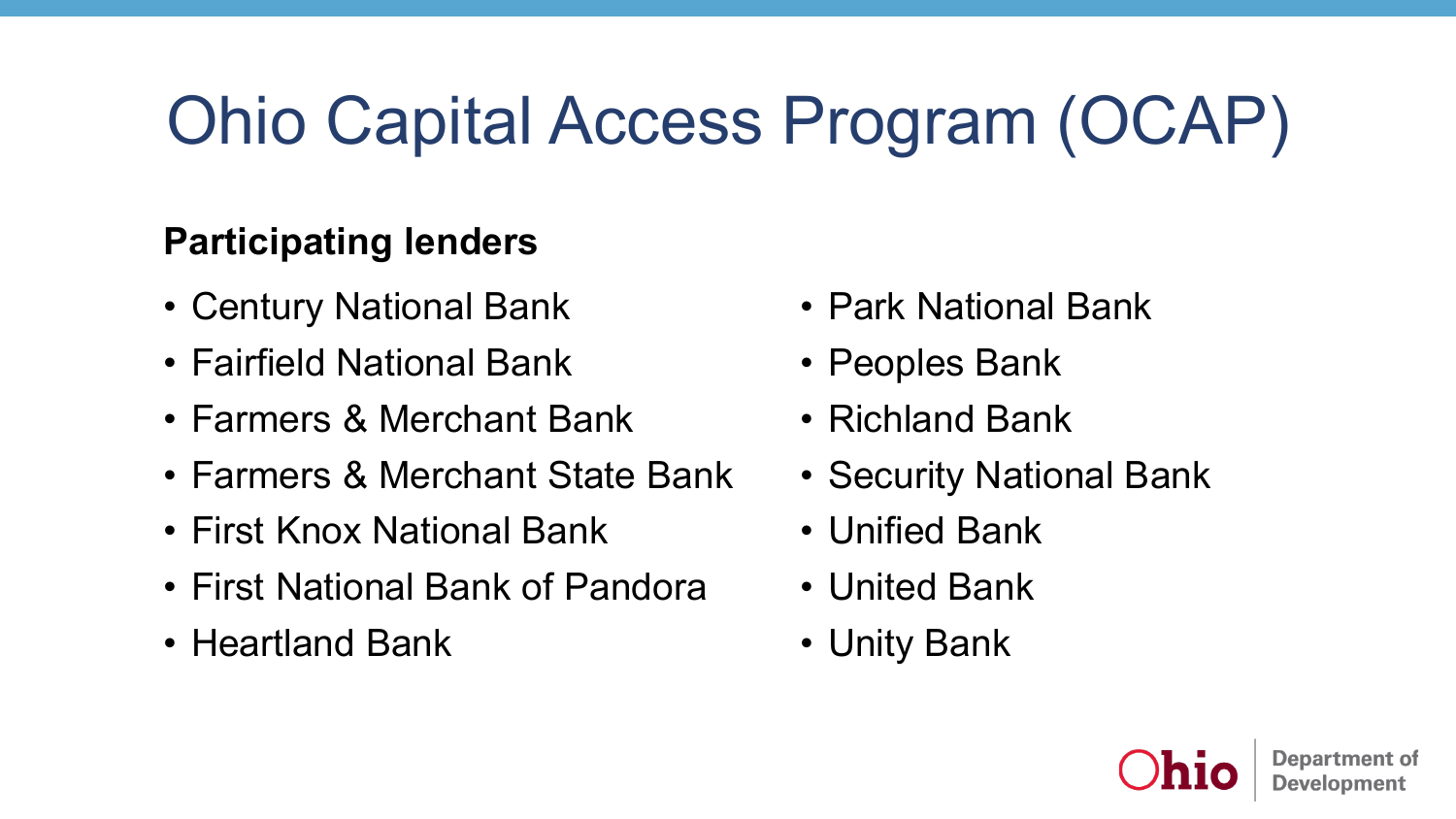## Program Comparison

#### **CEP**

- For-profit entities only.
- \$5 million maximum loan amount.
- \$35,000 minimum working capital.
- Must document shortfall.
- Incentives for MBEs with State or MSDC certifications.
- Job creation/retention ratio (\$50,000 CEP deposit for 1 job).
- Borrower revenue maximum \$20 million.
- Deposit/allocation is for a single loan.

#### **OCAP**

- Nonprofit and for-profit entities.
- \$350,000 maximum loan for fixed assets; maximum \$250,000 for working capital; no minimums.
- Incentives for state-certified MBE only.
- No job creation/retention ratio.
- Borrower revenue maximum \$10 million.
- Deposits are pooled.

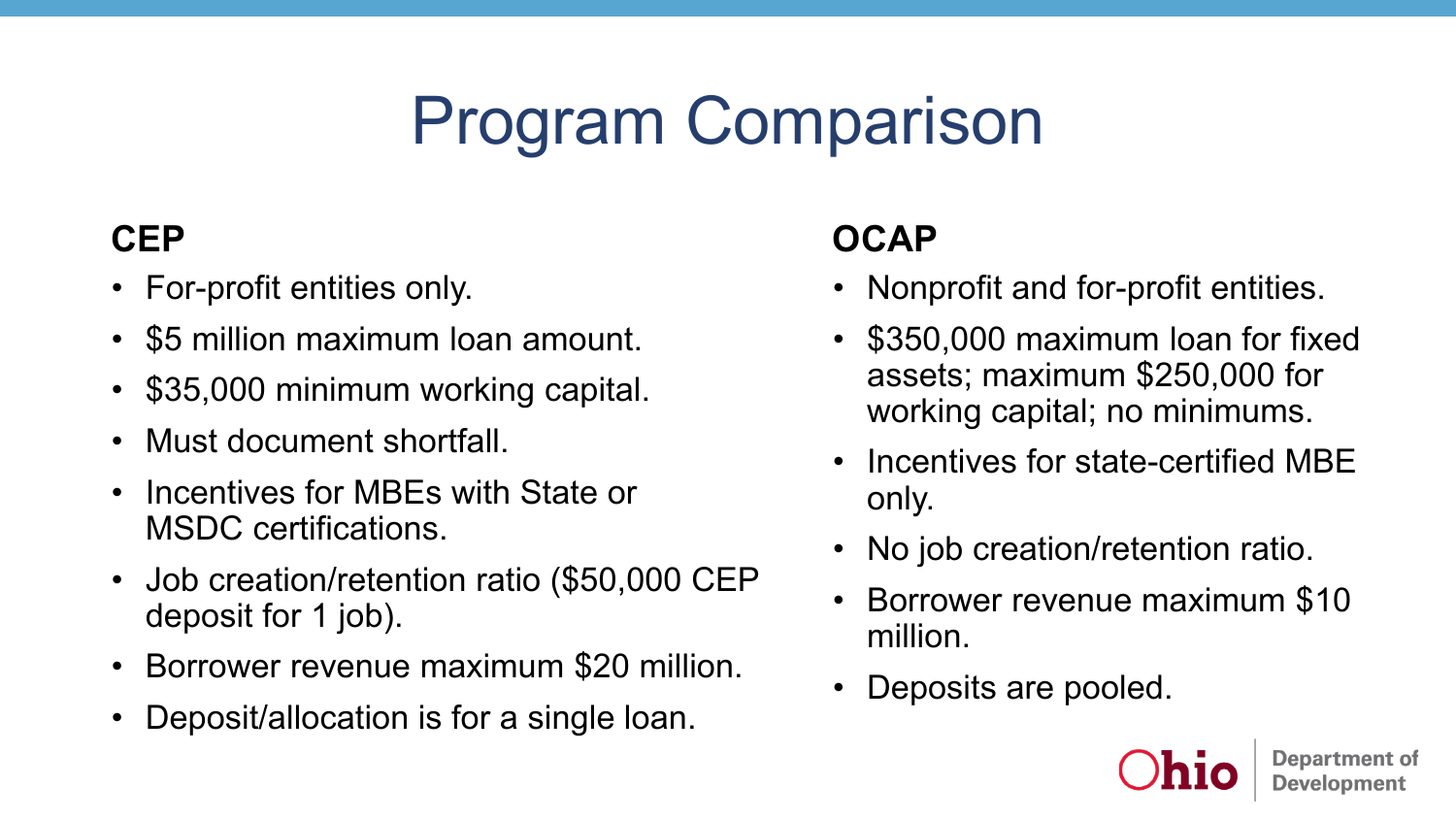### Ohio Micro-Enterprise Loan Program

- Loans are intended to stimulate the growth of existing businesses.
- Businesses must be certified as either a Minority Business Enterprise (MBE) or a Women-owned Business Enterprise (WBE).
- Minimum loan amount is \$10,000 up to a maximum of \$45,000.
- Interest rate is set at 0%.
- Businesses must be current on federal, state, and local taxes and current on private or publicly financed loans.
- Businesses cannot have defaulted on any previous financial assistance provided by Development.

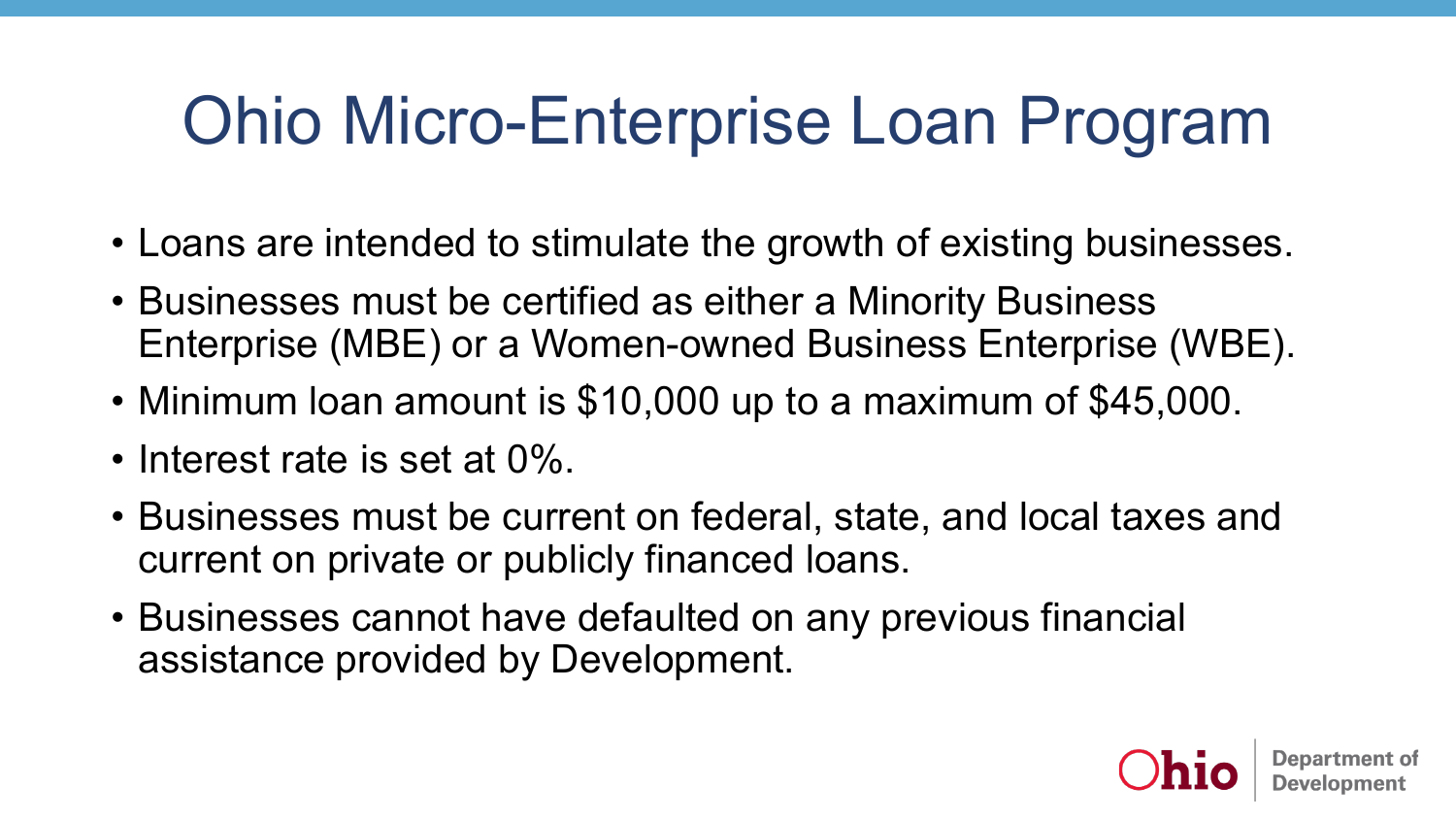### Ohio Micro-Enterprise Loan Program

- Loan proceeds may be used for working capital, machinery and equipment purchases, leasehold improvements, refinance current business debt, rolling stock and inventory.
- Loan proceeds may not be used for:

oRepaying delinquent state or federal taxes.

<sup>o</sup>Financing residential property, owner-occupied, or investment property.

oFinancing a change of ownership.

oReimbursing funds owed to an owner, partner, or shareholder. oFinancing a non-business purpose.

• Loan repayment is five years for permanent working capital and seven years for equipment.

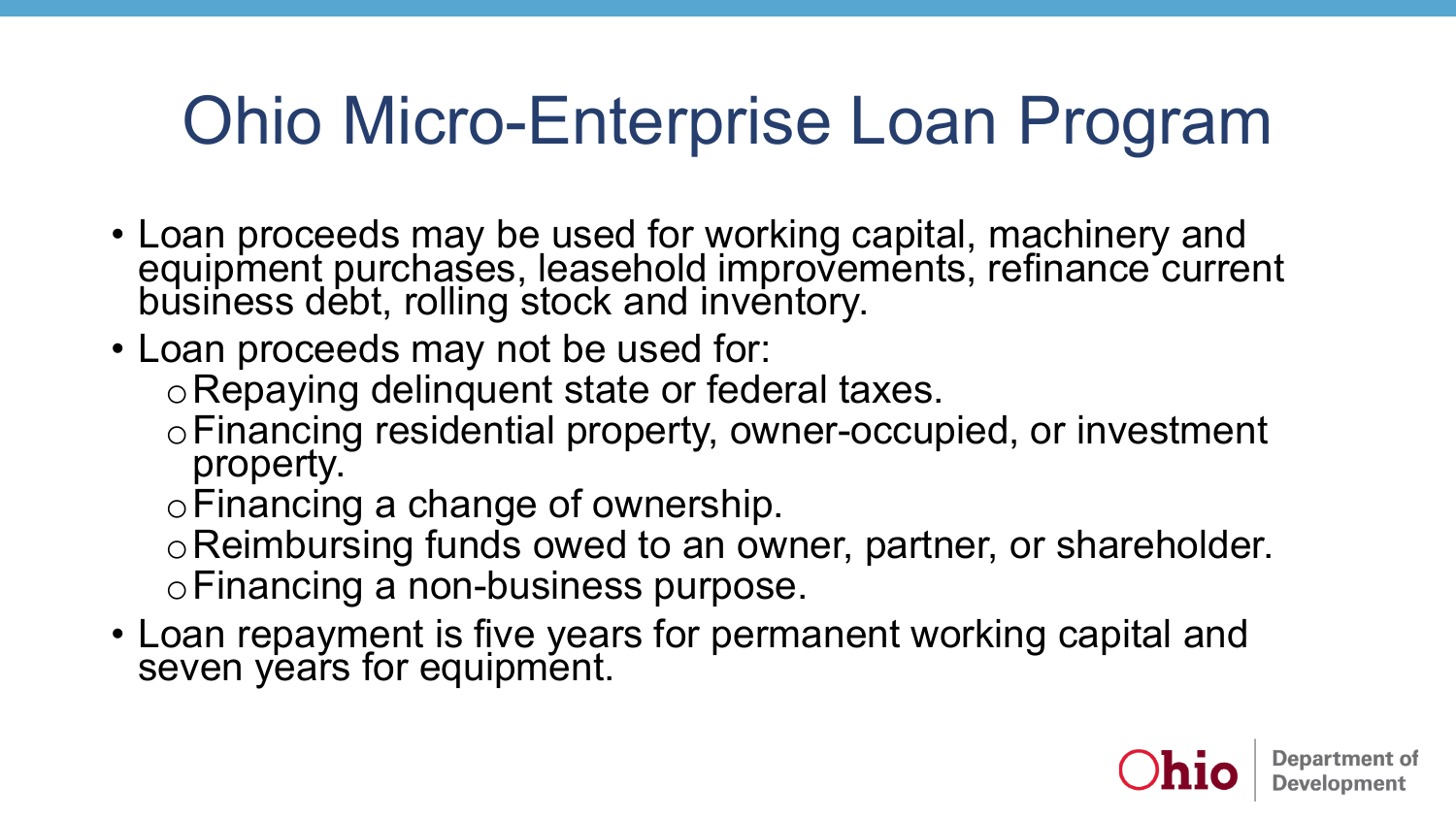## Women's Business Enterprise Loan Program

- Loans are intended to stimulate the growth of existing women-owned businesses.
- Businesses must be 51% owned and controlled by women or be certified as a Women-owned Business Enterprise (WBE).
- WBE certification is not required but is recommended.
- Minimum loan amount is \$45,000 up to a maximum of \$500,000.
- Interest rate will be up to 3%.
- Businesses must be current on federal, state, and local taxes and current on private or publicly financed loans.
- Businesses cannot have defaulted on any previous financial assistance provided by Development.

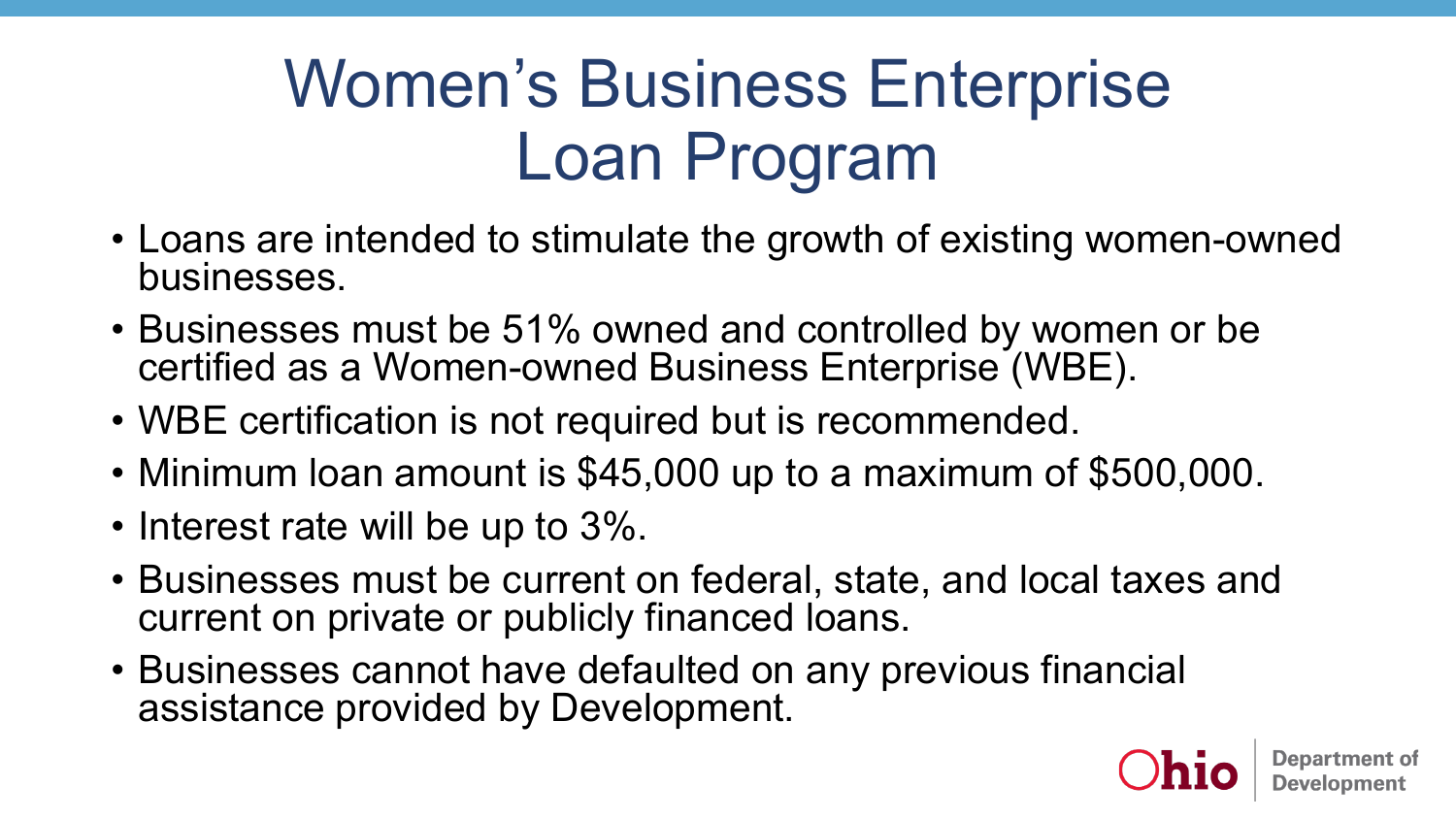## Women's Business Enterprise Loan Program

- Loan proceeds may be used for machinery and equipment purchases, leasehold improvements, renovations, refinance business debt, and commercial real estate purchases.
- Loan proceeds may not be used for:

oInventory.

- o Operating capital, rolling stock, repaying delinquent state or federal taxes.
- oFinancing residential property or investment property.

oFinancing a change of ownership.

oReimbursing funds owed to an owner, partner, or shareholder. oFinancing a non-business purpose.

• Loans repayment in 10 years for equipment and machinery and 15 years for owner-occupied real estate.